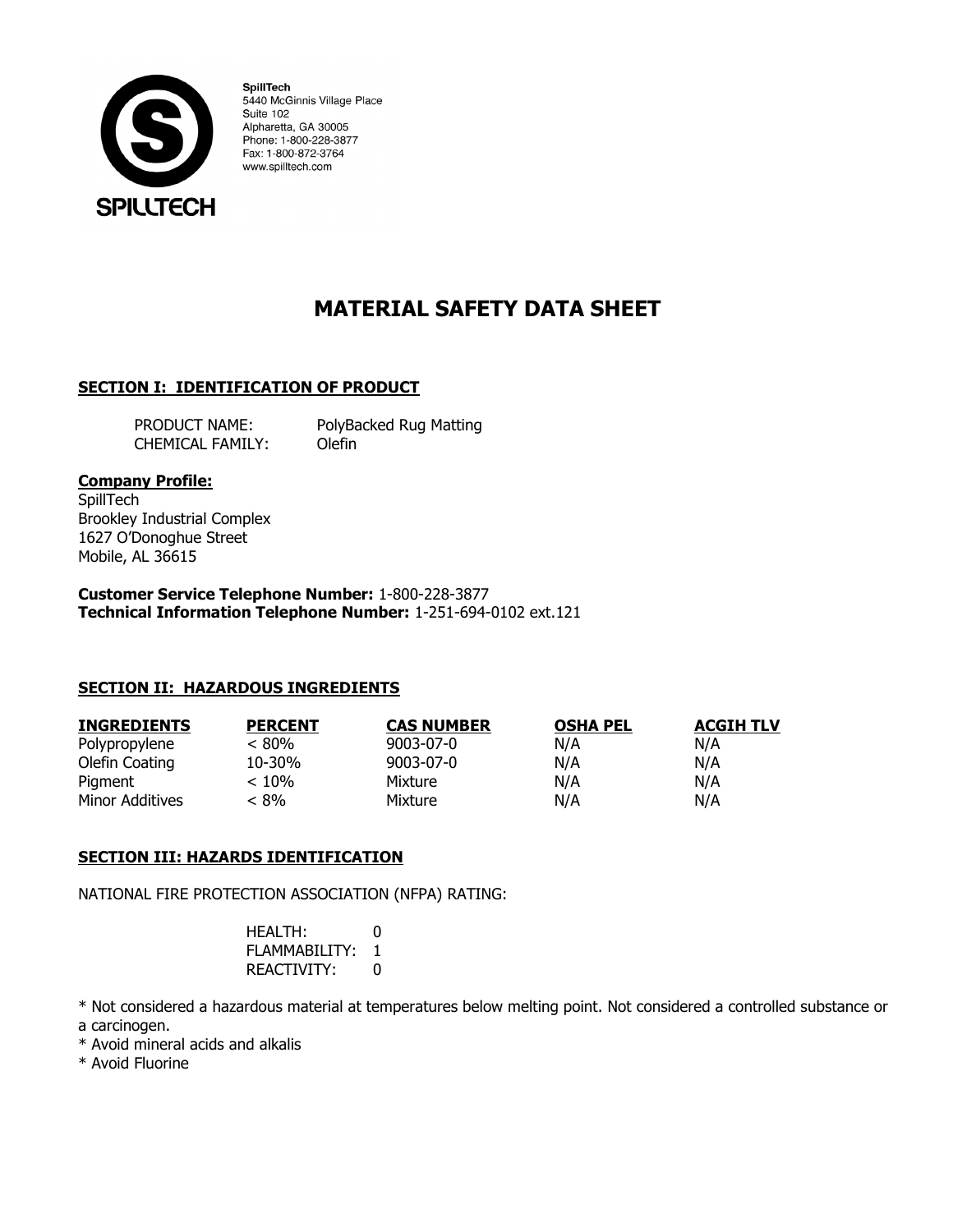## **SECTION IV: FIRST AID MEASURES**

EYE CONTACT: Use eyewash, consult physician if accompanied by pain or irritation. SKIN CONTACT: N/A INHALATION: N/A INGESTION: N/A

# **SECTION V: FIRE FIGHTING MEASURES**

| <b>FLASH POINT:</b>                 | 340° C (645° F) (per ASTM D1929)                                        |
|-------------------------------------|-------------------------------------------------------------------------|
| AUTO IGNITION:                      | $> 550^{\circ}$ C (1022 $^{\circ}$ F)                                   |
| <b>FLAMMABLE LIMITS:</b>            | N/A                                                                     |
| FIRE EXTINGUISHING MEDIA:           | Water, Foam, CO2, Dry Chemical                                          |
| SPECIAL FIRE FIGHTING PROCEDURES:   | Standard procedures for Class A fires                                   |
| UNUSUAL FIRE AND EXPLOSION HAZARDS: | Overheated or molten material may burn slowly with dense smoke.         |
|                                     | Avoid inhalation of vapors.                                             |
|                                     | Sorbents will take on the characteristics/properties of whatever liquid |
|                                     | is absorbed. Therefore, all measures must be taken as if you were       |
|                                     | handling the liquid itself. Sorbents do not make the liquid less        |
|                                     | hazardous. Always refer to the MSDS for the chemical absorbed           |
|                                     | before proceeding                                                       |

## **SECTION VI: ACCIDENTAL RELEASE MEASURES**

If material is not contaminated, return to proper package for use. If material is contaminated, please in proper container for disposal. Sorbents will take on the characteristics/properties of whatever liquid is absorbed. Therefore, all measures must be taken as if you were handling the liquid itself. Sorbents do not make the liquid less hazardous. Always refer to the MSDS for the chemical absorbed before proceeding Product is fabric made from polyolefin fibers and yarn and the roll may be very heavy. Use caution in the even of spill on uneven ground. Use suitably rated lifting equipment in the event a roll needs to be moved.

#### **SECTION VII: HANDLING AND STORAGE**

Store fabrics in a wrehouse equipped with sprinkler system. Avoid temperatures above 200 $^{\circ}$  F. Avoid extreme humidity. Do not store near open flame, high heat, strong oxidants, or halogenated hydrocarbons. Polyolefin, when heated, becomes very sticky and will burn. Use self-contained air masks to enter smoky area in the event of fire. Adequate ventilation is required to remove decomposition products when temperature exceeds melting point. Avoid contact with melted product.

Store away from oxidizing materials in a cool, dry place. Do not store in direct sunlight. No special handling needed for uncontaminated product.

Sorbents will take on the characteristics/properties of whatever liquid is absorbed. Sorbents do not make the liquid less hazardous. Always refer to the MSDS for the chemical absorbed before proceeding

# **SECTION VIII: EXPOSURE CONTROLS/ PERSONAL PROTECTION EQUIPMENT**

RESPIRATORY PROTECTION: None Required VENTILATION: VENTILATION: PROTECTIVE GLOVES: None Required

EYE PROTECTION: Safety glasses with side shields are recommended as a good practice for industrial safety.

OTHER PROTECTIVE EQUIPMENT (SPECIFY): None Required